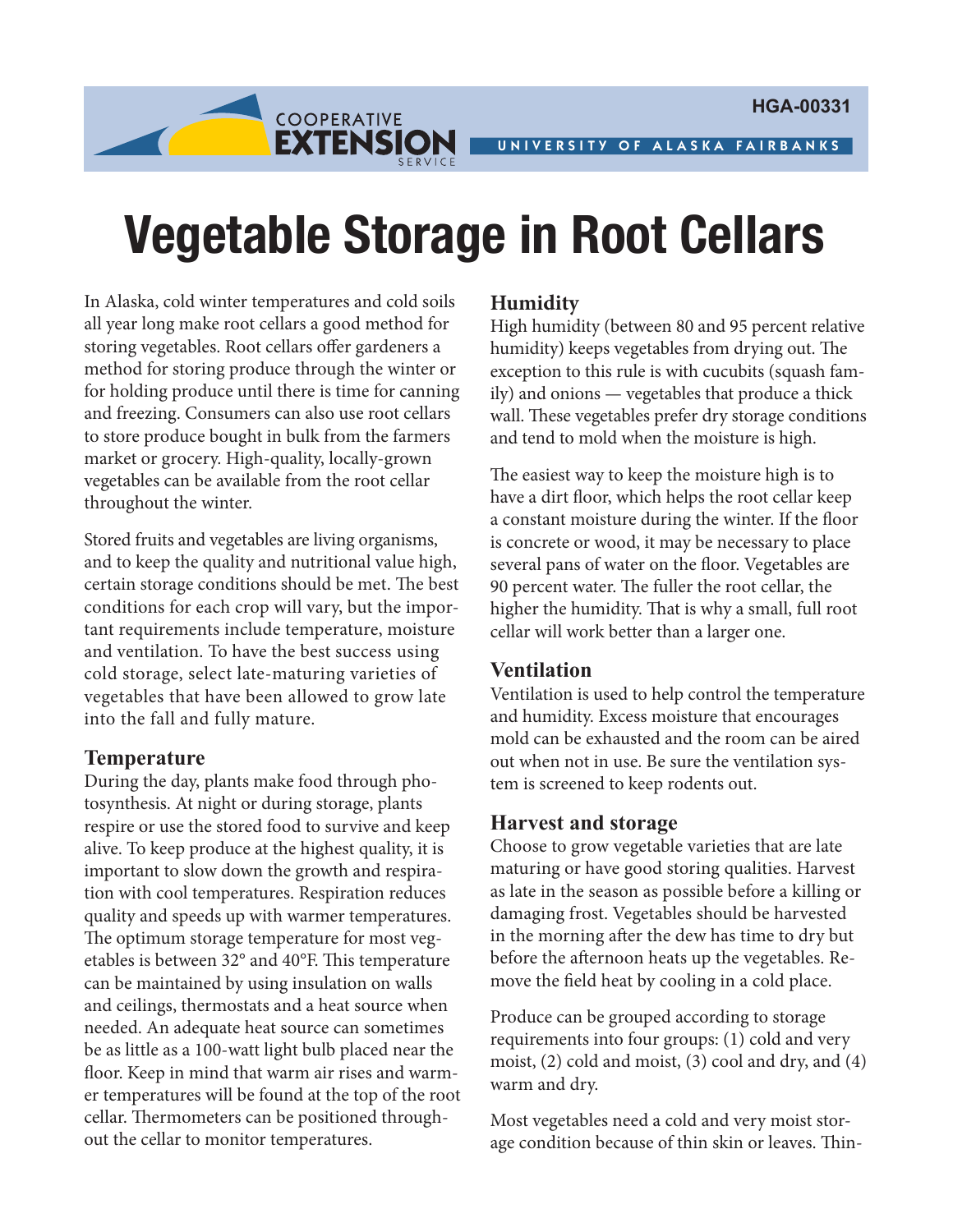

*Figure 1. Example of a blueprint for below-floor root cellar*

skin produce, including **beets, kohlrabi, turnips, carrots, parsnips, radishes and cucumbers,** is harvested leaving a ½-inch stem and stored to retain moisture. This can be done with packing material or perforated plastic bags. Layer vegetables in packing materials such as moist sawdust, sand and peat moss.

Leafy vegetables such as **celery, Chinese cabbage, endive, kale and cauliflower** should be lifted out of the garden with roots attached and replanted in moist packing material. Vegetables with strong odors, such as **cabbage and turnips**, are best when individually wrapped in newspaper to prevent drying out and to reduce smells.

**Potatoes** and **tomatoes** need a cold, moist storage condition. Potatoes need to be cured in a warm environment before cold storage. Harvest potatoes late in the season and store in the dark at a warm temperature for 7 to 10 days to allow them to dry and develop thick skins. Then move them to a cold, dark area. If potatoes are stored together in crates or boxes, they will share moisture and keep each other from shriveling. Do not store potatoes above 40°F or they will begin to sprout.

Tomatoes are harvested leaving a short stem attached. Place tomatoes one layer deep in a shallow box and cover with newspaper to keep them from drying out.

**Onions,** like potatoes, are cured for several weeks after harvest. This allows the skin to become papery and the roots to shrivel. Onions are best stored in a cool, dry location with good air circulation. Onions are often braided or put in a mesh bag and hung from the ceiling of the root cellar.

**Winter squash and pumpkins** are best stored in a dry, warm spot such as the corner of a room indoors. Cut as late as possible before a frost, leaving a 2-inch-long stem. The more mature, the thicker the skin and more resistant to decay and drying out the vegetables will be. If stored in a moist location, squash will quickly mold.

#### **Building a root cellar**

A root cellar should be cold, dark and damp and in a convenient location. It is easier to control temperature and humidity in a small cellar. Most families can get by with an area 4 feet by 6 feet in size. The most convenient location may be a walled-off part of a basement or garage area with a window for ventilation. A common location in rural Alaska is in the floor of the kitchen. With an inside installation, be sure to put a vapor barrier towards the inside of the root cellar to protect the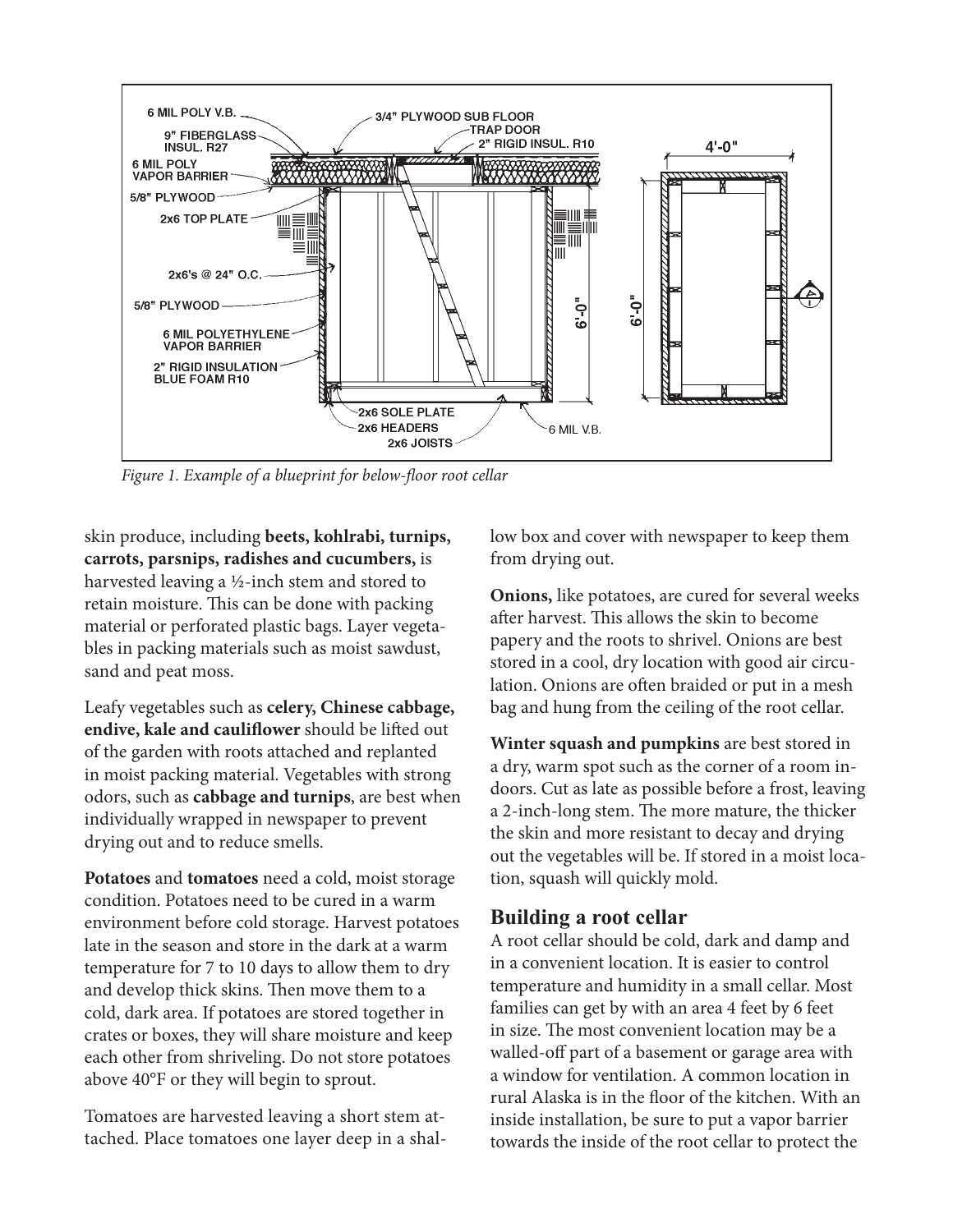rest of the house from excess moisture and rot.

In both attached and separate structures select wood designed for direct burial for the walls and floor. Check with the supplier to be sure that the wood treatment is not toxic in this application. Uninsulated masonry walls will conduct the cool ground temperature into your root cellar and are very durable. Water drainage is important for keeping out surface water in the spring and during summer rains. Insulate above-ground walls to protect from cold temperatures in winter and warm temperatures in summer. Be aware that seasonal frost can extend over 4 feet deep seasonally into the



*Figure 2. A well-insulated room in the basement can provide good cool, moist storage for vegetables.*

soil. Keep this in mind and make sure that the insulation extends below the frost line.

| <b>Vegetables</b> | Temp F.      | % Humidity | <b>Storage Time</b> | <b>Comments</b>                 |
|-------------------|--------------|------------|---------------------|---------------------------------|
| <b>Beets</b>      | $32^\circ$   | 90-95      | 3 months            | Leave 1-inch stem.              |
| Brussels sprouts  | $32^\circ$   | 90-95      | 4 weeks             | Wrap to avoid drying            |
| Cabbage           | $38^\circ$   | 90-95      | 4 months            | Late maturing varieties **      |
| Carrots           | $32^\circ$   | 90-95      | 5 months            | Top leaving 1/4-inch stem *     |
| Cauliflower       | $32^\circ$   | 85-90      | 3 weeks             | Wrap in leaves *                |
| Celery            | $32^\circ$   | 90-95      | 4 months            | Dig with roots ***              |
| Chinese cabbage   | $32^\circ$   | 90-95      | 2 months            | Dig with roots ***              |
| Cucumbers         | $50^\circ$   | 85-90      | 3 weeks             | Waxed or moist packing *        |
| Kohlrabi          | 38°          | 90-95      | 3 months            | Trim leaves *                   |
| Onions            | $32^\circ$   | $55 - 60$  | 8 months            | Dry for two weeks.              |
| Parsnip           | $32^\circ$   | 90-95      | 6 months            | Top leaving 1/4-inch stem *     |
| Potatoes          | $38^\circ$   | 85-90      | 8 months            | Pack in boxes unwashed.         |
| Squash            | $60^\circ$   | $55 - 60$  | 3 months            | Winter types, leave 2-inch stem |
| Tomatoes          | $60^\circ$   | 55-60      | 8 weeks             | Single layer in covered boxes   |
| <b>Turnips</b>    | $38^\circ$   | 90-95      | 3 months            | Waxed or moist packing *        |
| Small fruits      | $32^{\circ}$ | 85-90      | 7 days              |                                 |

# **Storage Time and Temperature for Some Vegetables Grown in Alaska**

\* Pack in moistened sawdust or sand.

Wrap in clean newspaper.

Replant in moist sand.